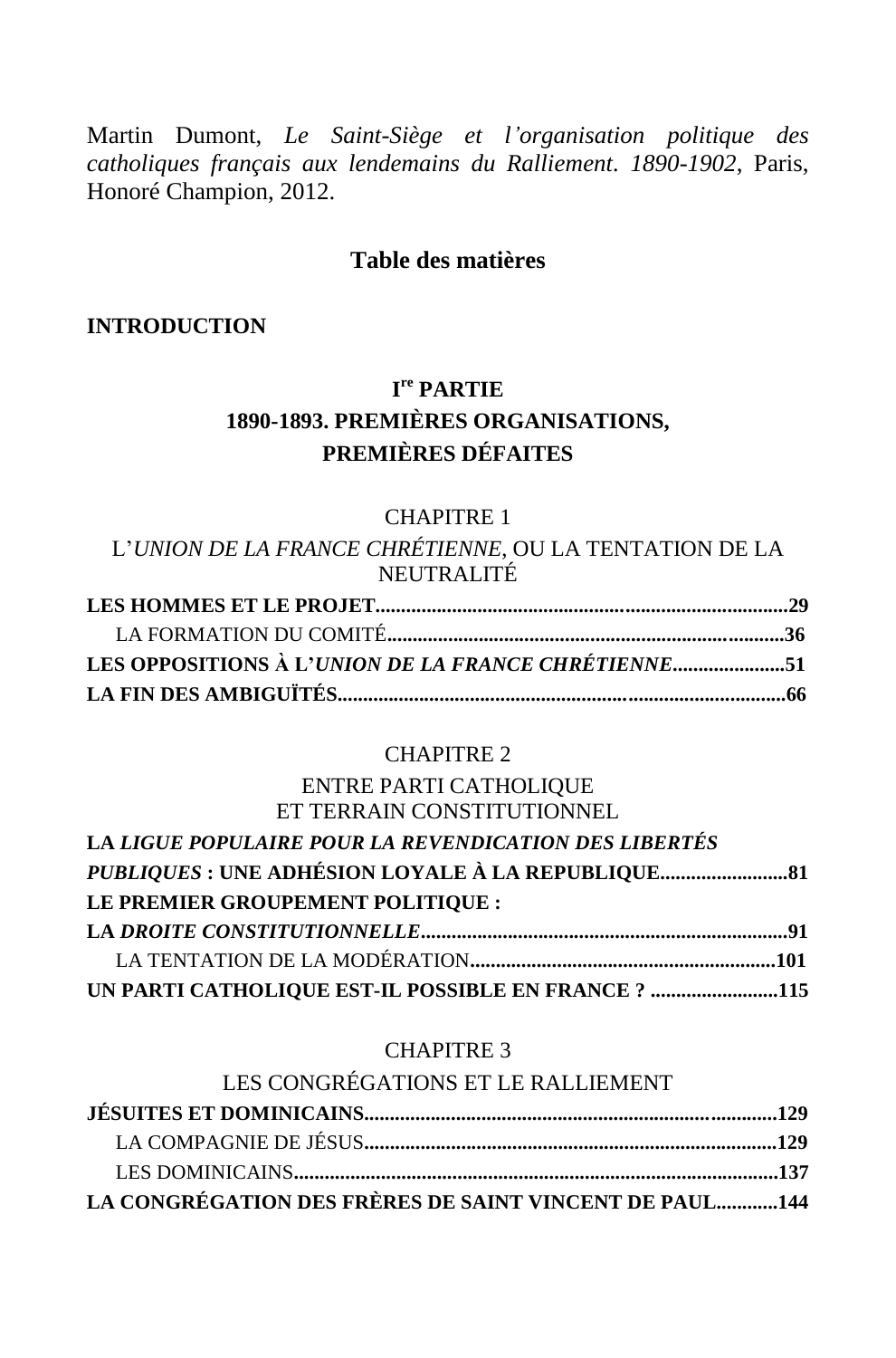#### CHAPITRE 4

# *L'UNIVERS* ET *LA VÉRITÉ*, ENTRE FIDÉLITÉ AU PASSÉ ET *DIRECTIONS PONTIFICALES*

| LA SCISSION ET LA FONDATION DU JOURNAL LA VÉRITÉ170 |
|-----------------------------------------------------|

#### CHAPITRE 5

| ETIENNE LAMY, L'HOMME PROVIDENTIEL |  |
|------------------------------------|--|
|                                    |  |
|                                    |  |
|                                    |  |

#### CHAPITRE 6

| LES ÉLECTIONS DE 1893, ÉCHEC OU SUCCÈS |      |
|----------------------------------------|------|
| DE LA POLITIQUE PONTIFICALE ?          |      |
|                                        |      |
| LES RÉPUBLICAINS, ENTRE ACCEPTATION    |      |
|                                        |      |
| LES ÉLECTIONS LÉGISLATIVES,            |      |
|                                        |      |
|                                        |      |
|                                        | .227 |
|                                        |      |

## **II<sup>e</sup> PARTIE**

# **1894-1898, VERS UNE UNIFICATION DES FORCES CATHOLIQUES ?**

#### CHAPITRE 7

| À LA RECHERCHE D'UNE NOUVELLE FORME D'ORGANISATION    |  |
|-------------------------------------------------------|--|
| UN ÉPISODE DE CRISE DU RALLIEMENT :                   |  |
|                                                       |  |
| TERRAIN CONSTITUTIONNEL OU DÉFENSE RELIGIEUSE ?248    |  |
|                                                       |  |
| LE TRAVAIL PRÉPARATOIRE À LA FÉDÉRATION ÉLECTORALE258 |  |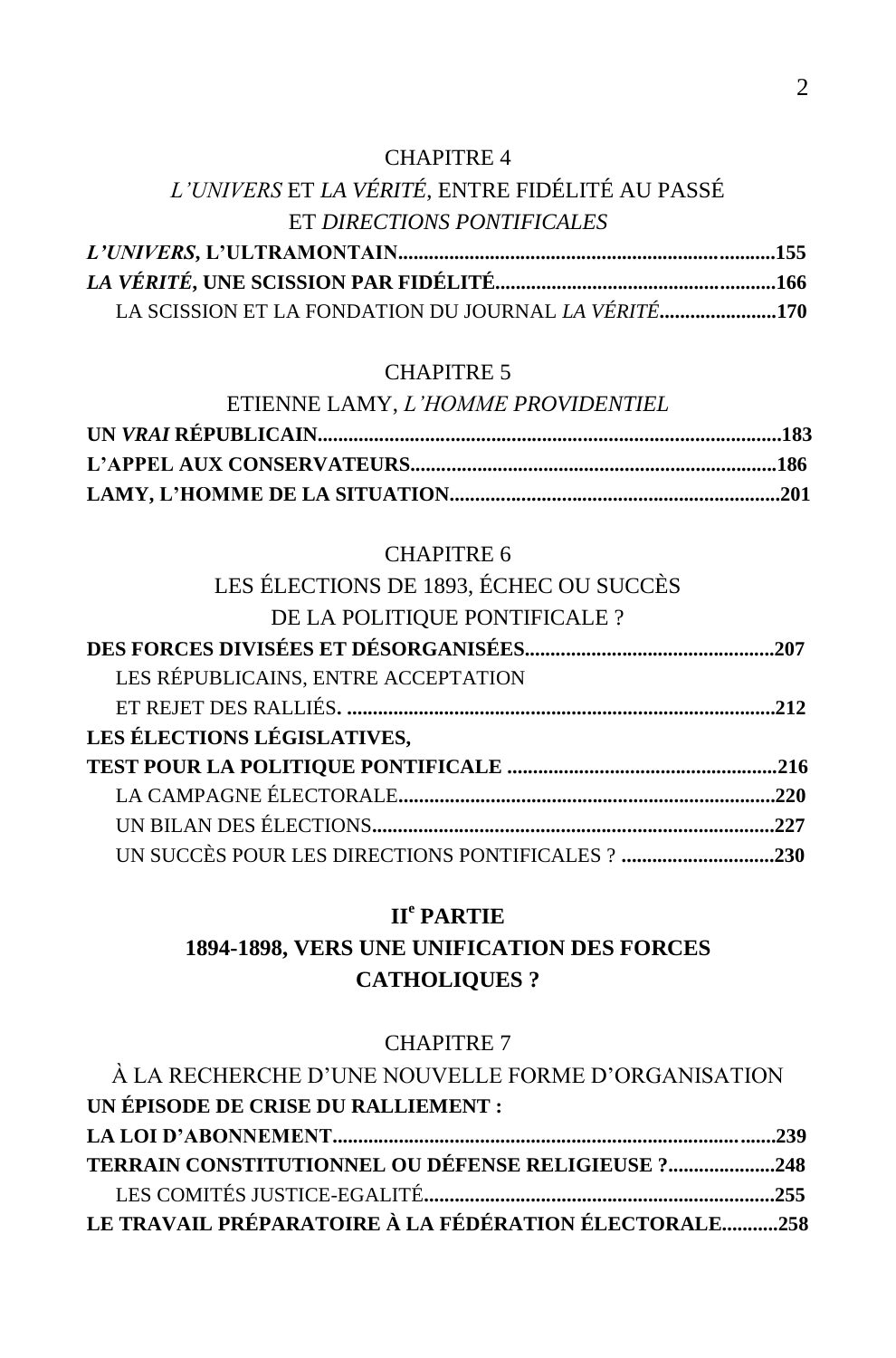#### CHAPITRE 8

### LES CONGRÈS NATIONAUX CATHOLIQUES ET LA NAISSANCE DE LA FÉDÉRATION ÉLECTORALE

| LE CONGRÈS NATIONAL CATHOLIQUE DE REIMS :              |  |
|--------------------------------------------------------|--|
|                                                        |  |
| VERS LA RÉUNION DE TOUS LES GROUPEMENTS CATHOLIQUES278 |  |
|                                                        |  |
|                                                        |  |
|                                                        |  |

#### CHAPITRE 9

## LES *MISSI DOMINICI*

| LES MISSI DOMINICI : MISSION SECRÈTE ET CONTESTATIONS317 |  |
|----------------------------------------------------------|--|
| LES RAPPORTS AU NONCE, TABLEAU                           |  |
|                                                          |  |
|                                                          |  |
|                                                          |  |
|                                                          |  |

## **IIIe PARTIE**

## **L'ÉPREUVE DES ÉLECTIONS. 1898-1902**

### CHAPITRE 10

### BREST 1897, UN TEST NATIONAL

| <b>CURÉS CONTRE NOBLES : UNE CAMPAGNE CLÉRICALE367</b> |  |
|--------------------------------------------------------|--|
| LA GUERRE DES DEUX FRANCE : HIPPOLYTE GAYRAUD          |  |
|                                                        |  |
| ENQUÊTE, INVALIDATION, RÉÉLECTION : CLÉRICALISME       |  |
|                                                        |  |
| FAUT-IL MAINTENIR LA CANDIDATURE GAYRAUD ? 387         |  |